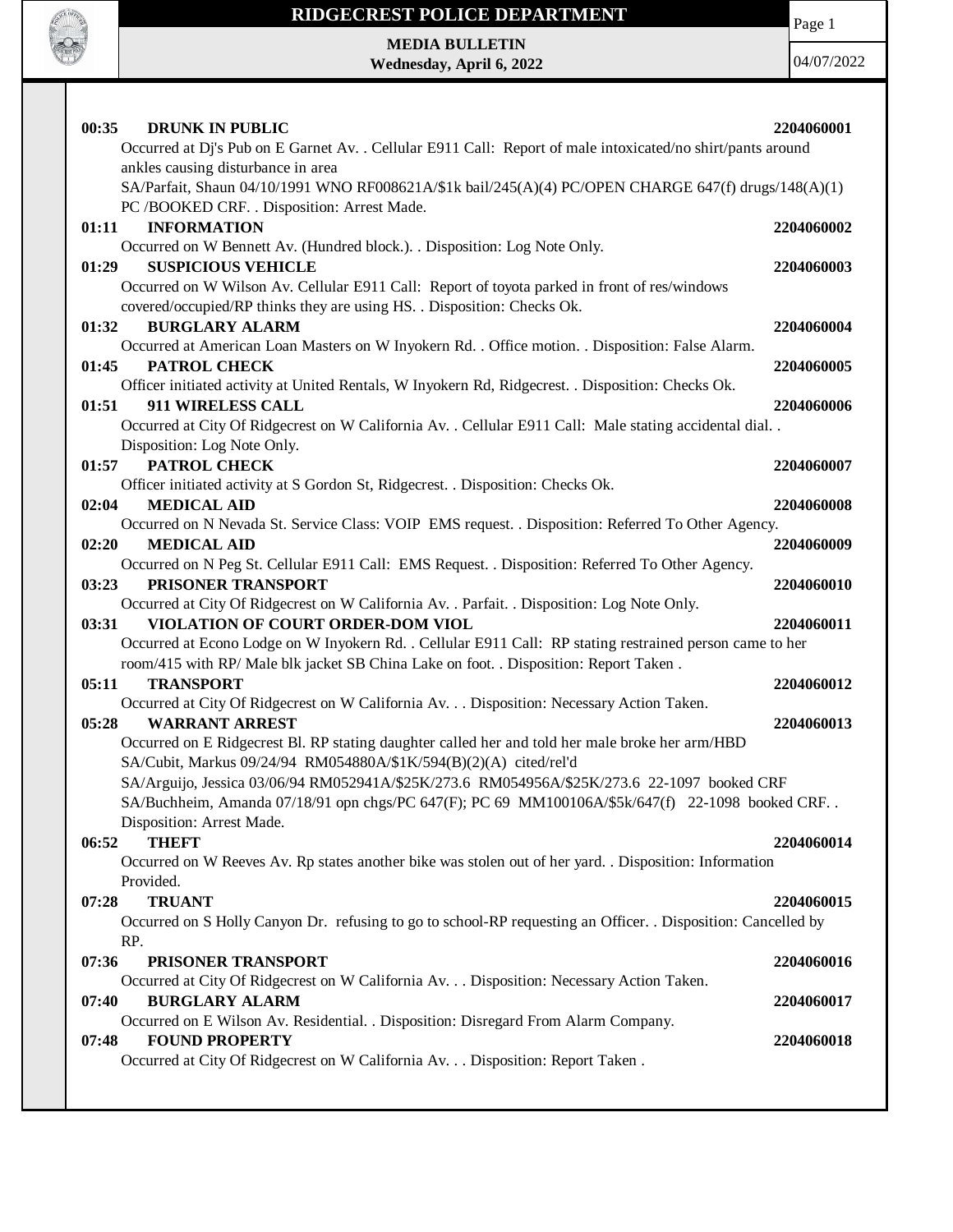

### **RIDGECREST POLICE DEPARTMENT**

**MEDIA BULLETIN Wednesday, April 6, 2022** Page 2

| 07:51 | <b>SUSPICIOUS CIRCUMSTANCES</b>                                                                                                            | 2204060019 |
|-------|--------------------------------------------------------------------------------------------------------------------------------------------|------------|
|       | Occurred on S Norma St. (Hundred block.) anon rp states she saw some suspicious activity involving a 4 dr                                  |            |
|       | white BMW and a student. . Disposition: Unable To Locate.                                                                                  |            |
| 08:00 | <b>MEDICAL AID</b>                                                                                                                         | 2204060020 |
|       | Occurred at Speedway Express on S China Lake Bl. . ambulance request. . Disposition: Referred To Other                                     |            |
|       | Agency.                                                                                                                                    |            |
| 08:16 | <b>WARRANT ARREST</b>                                                                                                                      | 2204060021 |
|       | Officer initiated activity at S Lincoln St, Ridgecrest. SA/Sarad, Curtis Alan Jr 03/16/87 RF008919A/\$30k/PC                               |            |
|       | 311.11(A) ARREST 21-2445 bonded out. . Disposition: Arrest Made.                                                                           |            |
| 08:26 | <b>ACO CALL</b>                                                                                                                            | 2204060022 |
|       | Occurred on W Ward Av. Pitbull at the location. . Disposition: Animal Control Handled.                                                     |            |
| 08:40 | <b>WARRANT ARREST</b>                                                                                                                      | 2204060023 |
|       | Officer initiated activity at N Peg St, Ridgecrest. (Hundred block.) SA/Abundis, Mario 02/10/88 BV014537A/No                               |            |
|       | Bail/PC 3455(A) opn chg/HS $11550(A)$                                                                                                      |            |
|       | booked CRF. . Disposition: Arrest Made.                                                                                                    |            |
| 09:07 | <b>HARASSMENT</b>                                                                                                                          | 2204060024 |
|       | Occurred on S Pickrell St. rp states neighbor is harassing her. . Disposition: Referred To Other Agency.                                   |            |
| 09:27 | <b>TERRORIST THREATS</b>                                                                                                                   | 2204060025 |
|       | Occurred at W Drummond Av/N Inyo St. Cellular E911 Call: Lat:35.636998 Lon:-117.69183 Service Class: WPH2                                  |            |
|       | rp states WMA black tank top/black shorts and black hat walked by and kicked over his cones then told him                                  |            |
|       | he was going to shoot him in the head//subj Is walking toward beer cave. . Disposition: Report Taken.                                      |            |
| 09:50 | <b>TRAFFIC STOP</b>                                                                                                                        | 2204060026 |
|       | Officer initiated activity at W Las Flores Av, Ridgecrest. (Hundred block.). Disposition: Citation.                                        |            |
| 09:52 | <b>CONTACT CITIZEN</b><br>Officer initiated activity at Pierce Elementary School, N Gold Canyon Dr, Ridgecrest. . Disposition: Information | 2204060027 |
|       | Provided.                                                                                                                                  |            |
| 10:08 | <b>FOLLOW UP</b>                                                                                                                           | 2204060028 |
|       | Officer initiated activity at Murray Middle School, E Drummond Av, Ridgecrest. . Disposition: Follow Up                                    |            |
|       | Completed.                                                                                                                                 |            |
| 10:16 | <b>WARRANT ARREST</b>                                                                                                                      | 2204060030 |
|       | Occurred at Albertson's #6376 on N Norma St. . Rp states there is a male subj that is at the location that has                             |            |
|       | been trespassed and he is now threatening him.                                                                                             |            |
|       | shaved head/jeans/walking behind buildings                                                                                                 |            |
|       | SA/Burr, Derek 07/01/78 opn chg/HS 11377(A)                                                                                                |            |
|       | RM055879A/\$5k/PC 602(M); UHC 1104.2 ARREST 22-79                                                                                          |            |
|       | RM055801A/\$1k/PC 602(M); UHC 1104.2                                                                                                       |            |
|       | RM055416B/\$2k/HS 11364; PC 602(M)                                                                                                         |            |
|       | RM055690A/\$2k/PC 602(M)                                                                                                                   |            |
|       | RM055594A/\$2k/PC 602(M)                                                                                                                   |            |
|       | RM055575A/\$2k/PC 602                                                                                                                      |            |
|       | RM055479A/\$2k/PC 602(M)                                                                                                                   |            |
|       | RM055673A/\$1k/HS 11364                                                                                                                    |            |
|       | RM055615A/\$1k/PC 602(M)                                                                                                                   |            |
|       | RF008812A/\$150k/PC 487(D)(1); PC 496D(A); PC 594(B)(1); VC 10851(A)                                                                       |            |
|       | booked CRF. . Disposition: Arrest Made.                                                                                                    |            |
| 10:17 | <b>MEDICAL AID</b>                                                                                                                         | 2204060031 |
|       | Occurred on S Warner St. ambulance request. . Disposition: Referred To Other Agency.                                                       |            |
|       |                                                                                                                                            |            |
|       |                                                                                                                                            |            |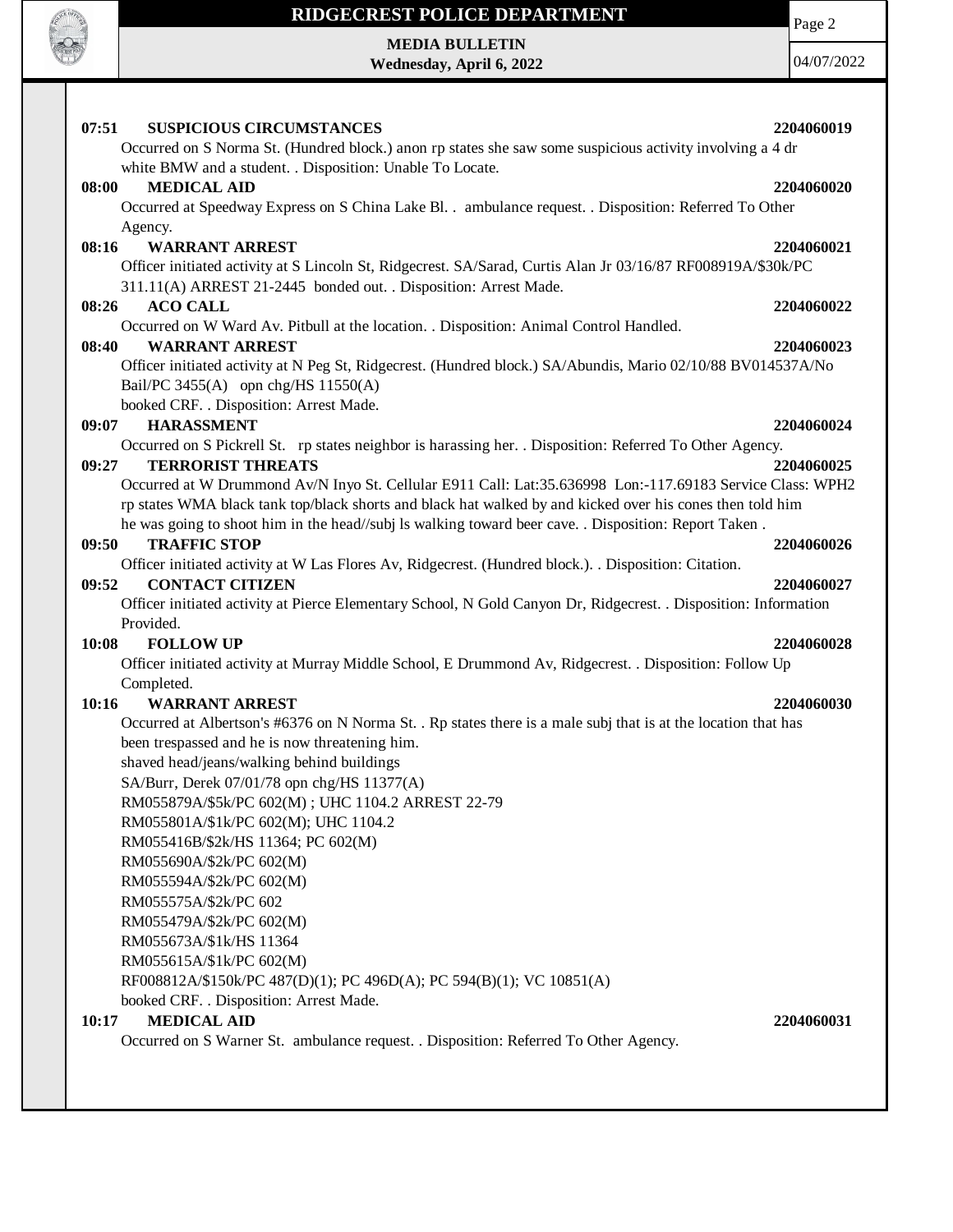

# **RIDGECREST POLICE DEPARTMENT MEDIA BULLETIN**

**Wednesday, April 6, 2022**

Page 3

| <b>MISSING PERSON</b><br>10:32                                                                                                                | 2204060032 |
|-----------------------------------------------------------------------------------------------------------------------------------------------|------------|
| Occurred on E Benson Av. caregiver states that patient is not at residence. . Disposition: Report Taken.                                      |            |
| <b>FOLLOW UP</b><br>10:43                                                                                                                     | 2204060033 |
| Officer initiated activity at Burroughs High School, E French Av, Ridgecrest. . Disposition: Follow Up                                        |            |
| Completed.                                                                                                                                    |            |
| <b>THEFT</b><br>10:48                                                                                                                         | 2204060034 |
| Occurred at City Of Ridgecrest on W California Av. . Rp states an ex was stealing from the rp on google play. .<br>Disposition: Report Taken. |            |
| <b>CONTACT CITIZEN</b><br>11:02                                                                                                               | 2204060035 |
| Occurred on W Coral Av. . Disposition: Information Provided.                                                                                  |            |
| 11:06<br><b>CPS REFERRAL</b>                                                                                                                  | 2204060036 |
| Occurred on S Greenlawn St. Referral number 0742-4609-0431-4064848. . Disposition: Report Taken.                                              |            |
| <b>SUSPICIOUS CIRCUMSTANCES</b><br>11:15                                                                                                      | 2204060037 |
| Occurred on E Bowman Rd. (Hundred block.) rp states there is a SWIFT truck in the desert behind the old                                       |            |
| walmart with the cab doors open. rp stated that she looked inside the cab and did not see anyone                                              |            |
| Disposition: Checks Ok.                                                                                                                       |            |
| <b>TRAFFIC STOP</b><br>12:11                                                                                                                  | 2204060038 |
| Officer initiated activity at Burroughs High School, E French Av, Ridgecrest. . Disposition: Citation.                                        |            |
| PROPERTY DAMAGE ONLY TC<br>12:18                                                                                                              | 2204060039 |
| Occurred on W Inyokern Rd. Rp in lobby backed into a wall and some bricks fell over came to report it. .                                      |            |
| Disposition: Negative Contact.                                                                                                                |            |
| <b>VIOLATION OF COURT ORDER</b><br>12:22                                                                                                      | 2204060040 |
| Occurred on W Reeves Av. Rp states the ex is breaking the court order for no neg contact. Contact via 21. .                                   |            |
| Disposition: Information Provided.                                                                                                            |            |
| <b>TRAFFIC STOP</b><br>12:27                                                                                                                  | 2204060041 |
| Officer initiated activity at E French Av/E Drummond Av, Ridgecrest. . Disposition: Citation.                                                 |            |
| <b>TRAFFIC STOP</b><br>12:42                                                                                                                  | 2204060042 |
| Officer initiated activity at E French Av/E Drummond Av, Ridgecrest. . Disposition: Citation.                                                 |            |
| DRIVING ON SUSPENDED LICENSE<br>12:58                                                                                                         | 2204060043 |
| Officer initiated activity at Burroughs High School, E French Av, Ridgecrest. SA/Barvozarendon, Juana                                         |            |
| 12/05/68 chg/VC 14601.1(A) cited/rel'd                                                                                                        |            |
| OCSO wrt 17CM03730/\$15k/VC 23152(A); VC 23152(B)                                                                                             |            |
| cited/rel'd. . Disposition: Arrest Made.                                                                                                      |            |
| <b>CONTACT CITIZEN</b><br>13:14                                                                                                               | 2204060044 |
| Occurred on N Yosemite Ln. RP states is behaving strangely -RP would like contact in person. . Disposition:                                   |            |
| Information Provided.<br><b>ABANDONED VEHICLE</b>                                                                                             |            |
| 13:18<br>Occurred on W Bowman Rd. (Hundred block.) rp states a charcoal grey Kia is parked in a stall in the Cube                             | 2204060045 |
| Smart parking lot closer to bowman/unknown plate/rp believes the car is stolen as the catalytic converter is                                  |            |
| gone, gas is possbily gone and there is a jack underneath it. Veh has been checked previously and is not                                      |            |
| stolen. . Disposition: Checks Ok.                                                                                                             |            |
| <b>WARRANT ARREST</b><br>13:25                                                                                                                | 2204060046 |
| Occurred at City Of Ridgecrest on W California Av. . Rp outside lobby checking for warrant. . Disposition: Call                               |            |
| Cancelled.                                                                                                                                    |            |
| <b>THEFT</b><br>13:29                                                                                                                         | 2204060047 |
| Occurred at Arrowhead Mobile Home Park on N Norma St. . CALL RP/states she had her leaf blower stolen off                                     |            |
| of her front porch, along with a ryobi battery for the leaf blower. . Disposition: Information Provided.                                      |            |
|                                                                                                                                               |            |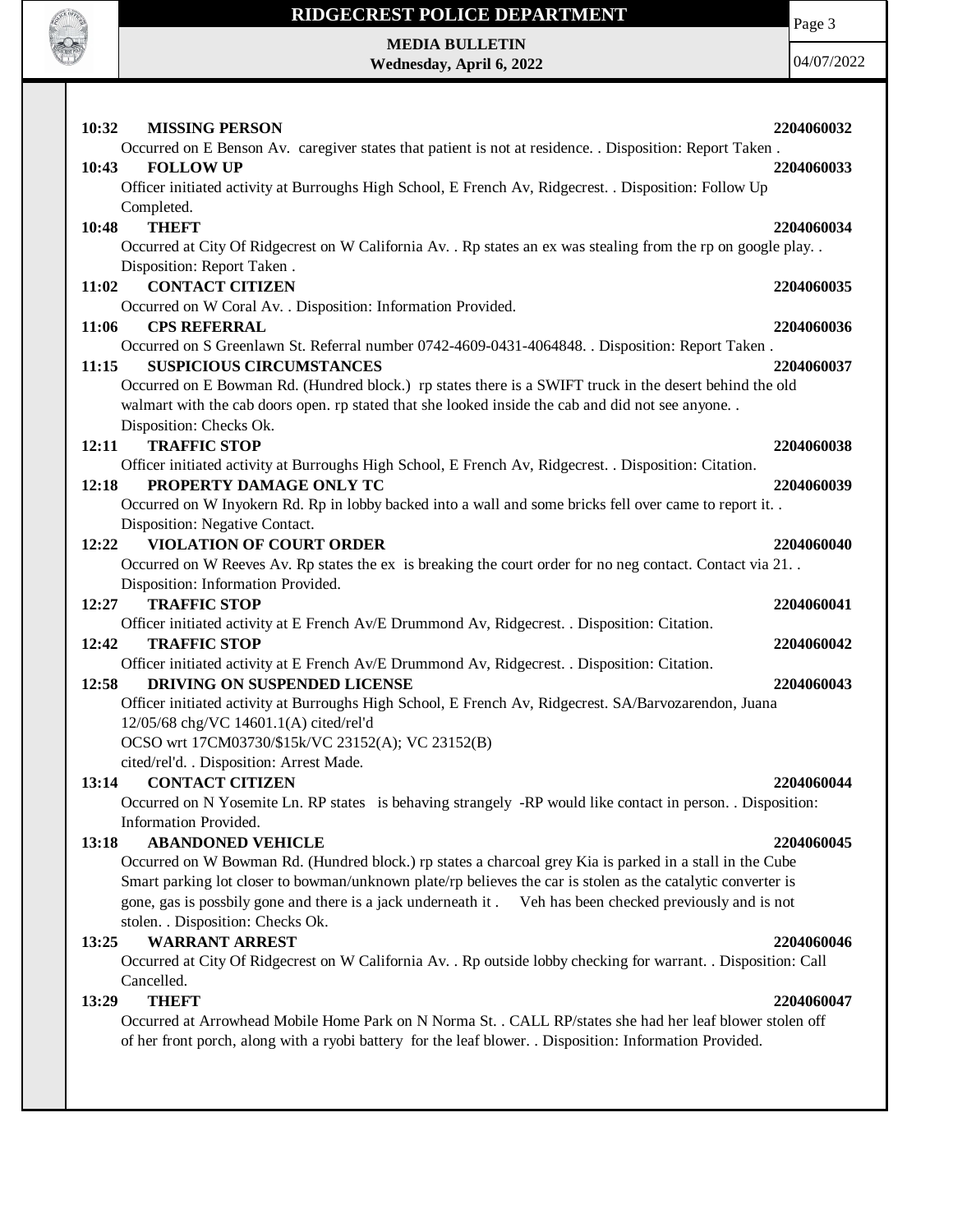

 $\mathbf{I}$ 

## **RIDGECREST POLICE DEPARTMENT**

**MEDIA BULLETIN Wednesday, April 6, 2022** Page 4

| 13:59<br><b>THEFT</b>                                                                                           | 2204060048 |
|-----------------------------------------------------------------------------------------------------------------|------------|
| Occurred on W Veada Av. Medication, clothes and wallet is missing from RP's backpack has the back pack in       |            |
| his veh -contact via 21. Disposition: Information Received.                                                     |            |
| <b>FOLLOW UP</b><br>14:02                                                                                       | 2204060049 |
| Officer initiated activity at Murray Middle School, E Drummond Av, Ridgecrest. . Disposition: Follow Up         |            |
| Completed.                                                                                                      |            |
| <b>THEFT</b>                                                                                                    |            |
| 14:07                                                                                                           | 2204060050 |
| Occurred at A & L Tire Company on W Inyokern Rd. . Rp states that someone stole his wallet at the location.     |            |
| -. . Disposition: Negative Contact.                                                                             |            |
| <b>ACO CALL</b><br>14:07                                                                                        | 2204060051 |
| Occurred on W Reeves Av. Service Class: RESD. . Disposition: Animal Control Handled.                            |            |
| 14:15<br><b>FOLLOW UP</b>                                                                                       | 2204060052 |
| Officer initiated activity at Murray Middle School, E Drummond Av, Ridgecrest. 422 from yesterday 22-1083. .    |            |
| Disposition: Follow Up Completed.                                                                               |            |
| <b>MEDICAL AID</b><br>14:16                                                                                     | 2204060053 |
| Occurred on N Heritage Dr. Service Class: VOIP Ambulance request. . Disposition: Referred To Other Agency.      |            |
| <b>IN CUSTODY ARREST</b><br>14:26                                                                               | 2204060054 |
|                                                                                                                 |            |
| Occurred at Ridgecrest Regional Hospital on N China Lake Bl. . 22-1098. . Disposition: Log Note Only.           |            |
| <b>CONTACT CITIZEN</b><br>14:45                                                                                 | 2204060055 |
| Occurred at City Of Ridgecrest on W California Av. . Rp in lobby would like to file a complaint. . Disposition: |            |
| Report Taken.                                                                                                   |            |
| <b>THEFT</b><br>14:49                                                                                           | 2204060056 |
| Occurred at City Of Ridgecrest on W California Av. . Rp in the lobby-states she had an item taken from her. .   |            |
| Disposition: Counselled.                                                                                        |            |
| <b>MEDICAL AID</b><br>14:52                                                                                     | 2204060057 |
| Occurred on N Peg St. Cellular E911 Call: Service Class: W911 Ambulance request. . Disposition: Referred To     |            |
| Other Agency.                                                                                                   |            |
| 14:53<br><b>290 REGISTRANT</b>                                                                                  | 2204060058 |
| Occurred at City Of Ridgecrest on W California Av. . ANNUAL. . Disposition: Necessary Action Taken.             |            |
|                                                                                                                 |            |
| 14:55<br><b>TRAFFIC STOP</b>                                                                                    | 2204060059 |
| Officer initiated activity at Little Caesar's, N China Lake Bl, Ridgecrest. . Disposition: Citation.            |            |
| 14:58<br><b>SUSPICIOUS PERSON</b>                                                                               | 2204060060 |
| Occurred at W Inyokern Rd/N Jacks Ranch Rd. Cellular E911 Call: Service Class: WPH2<br>Male pedestrian          |            |
| walking very quickly EB on I/K Rd, carrying a huge pickax. . Disposition: Referred To Other Agency.             |            |
| 15:10 MEDICAL AID                                                                                               | 2204060061 |
| Occurred at 204 W Robertson on W Robertson Av. . Cellular E911 Call:<br>Ambulance request. . Disposition:       |            |
| Referred To Other Agency.                                                                                       |            |
| <b>SUSPICIOUS PERSON</b><br>15:12                                                                               | 2204060062 |
| Occurred at N Gold Canyon Dr/E La Mirage Ln. Cellular E911 Call: Service Class: WPH2                            |            |
| WMA/TALL/SKINNY/BALD/30S/RED SS SHIRT/BLACK LONG PANTS CARRYING LARGE KNIFE -                                   |            |
|                                                                                                                 |            |
| LOOKED HOMEMADE AND APPEARED TO BE TRYING TO CONCEAL IT. . Disposition: Unfounded.                              |            |
| PATROL CHECK<br>15:21                                                                                           | 2204060063 |
| Officer initiated activity at Skate Park, E French Av, Ridgecrest. . Disposition: Checks Ok.                    |            |
| <b>TRAFFIC STOP</b><br>15:36                                                                                    | 2204060064 |
| Officer initiated activity at Burroughs High School, E French Av, Ridgecrest. . Disposition: Warning            |            |
| (Cite/Verbal).                                                                                                  |            |
|                                                                                                                 |            |
|                                                                                                                 |            |
|                                                                                                                 |            |
|                                                                                                                 |            |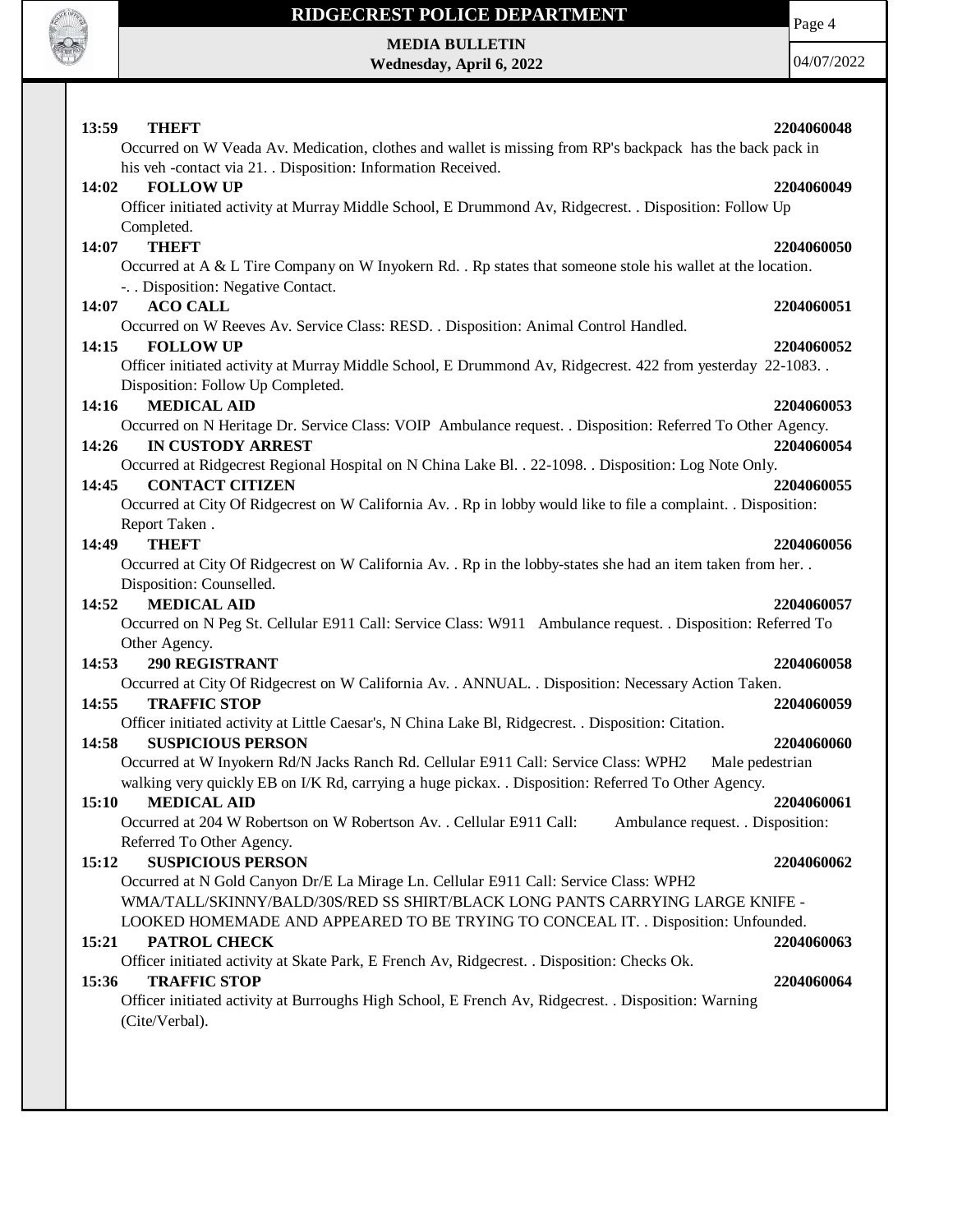

# **RIDGECREST POLICE DEPARTMENT MEDIA BULLETIN**

**Wednesday, April 6, 2022**

Page 5

| 15:40<br>PROPERTY DAMAGE ONLY TC                                                                                  | 2204060065    |
|-------------------------------------------------------------------------------------------------------------------|---------------|
| Occurred at Dollar General #14155 on W Drummond Av. . Cellular E911 Call: Service Class: W911                     | RP in a       |
| silver Camry states a red Dodge truck backed up into her vehicle in parking lot. . Disposition: Report Taken.     |               |
| <b>ASSAULT</b><br>15:42                                                                                           | 2204060066    |
| Occurred at City Of Ridgecrest on W California Av. . Rp was at a house and was jumped by two people. .            |               |
| Disposition: Report Taken.                                                                                        |               |
| <b>WELFARE CHECK</b><br>15:55                                                                                     | 2204060067    |
| Occurred on W Coral Av. WELCK on. . Disposition: Checks Ok.                                                       |               |
| <b>INFORMATION RECEIVED</b><br>16:37                                                                              | 2204060068    |
| Occurred on N Sierra View St. Misc info. . Disposition: Log Note Only.                                            |               |
| 16:38<br><b>DOMESTIC DISTURBANCE</b>                                                                              | 2204060069    |
| Occurred on W Alene Av. KCSO Dispatch received 9-1-1 call from woman asking for an unwanted subject to            |               |
| be removed from her residence. DV IR Dating/not cohab/child in common. . Disposition: Domestic Violence           |               |
| Documentation.                                                                                                    |               |
| 16:47<br><b>911 WIRELESS CALL</b>                                                                                 | 2204060070    |
| Occurred at City Of Ridgecrest on W California Av. . Cellular E911 Call: Service Class: WPH2                      | Male advising |
| accidental dial. . Disposition: Log Note Only.                                                                    |               |
| <b>CIVIL PROBLEM</b><br>17:06                                                                                     | 2204060071    |
| Occurred on E Bowman Rd. Dispute over occupancy and ownership of RP's mother's property. . Disposition:           |               |
| Civil Problem.                                                                                                    |               |
| <b>SUSPECT ARREST</b><br>17:57                                                                                    | 2204060072    |
| Occurred at City Of Ridgecrest on W California Av. .                                                              |               |
| SA/Pugh, Desmond Jermaine 06/27/82 Chg/273a(a) PC Supp 22-1090                                                    |               |
| Booked CRF. . Disposition: Arrest Made.<br>PROPERTY DAMAGE ONLY TC                                                |               |
| 18:03<br>Occurred on E Rader Av. Blu Chevrolet truck and a gray Lexus involved in minor TC. . Disposition: Report | 2204060073    |
| Taken.                                                                                                            |               |
| <b>CONTACT CITIZEN</b><br>18:23                                                                                   | 2204060074    |
| Occurred at City Of Ridgecrest on W California Av. . RP has a question about a bicycle reported missing. .        |               |
| Disposition: Information Provided.                                                                                |               |
| <b>DISTURBANCE-FAMILY</b><br>18:35                                                                                | 2204060075    |
| Occurred on N Las Posas St. Cellular E911 Call:<br>RP requests assistance, obviously distraught. .                |               |
| Disposition: Necessary Action Taken.                                                                              |               |
| PRISONER TRANSPORT<br>18:55                                                                                       | 2204060076    |
| Occurred at City Of Ridgecrest on W California Av. . 22-1098 Buchheim. . Disposition: Log Note Only.              |               |
| 911 WIRELESS CALL<br>19:13                                                                                        | 2204060077    |
| Occurred on W Willow Av. Cellular E911 Call: Service Class: WPH2 Child playing with phone. . Disposition:         |               |
| Necessary Action Taken.                                                                                           |               |
| 19:34<br><b>JUVENILE PROBLEM</b>                                                                                  | 2204060078    |
| Occurred on S Downs St. (Hundred block.) Group of about 6 male/females ages 8-14 in the press box yelling at      |               |
| people, harassing people, possibly using drugs. . Disposition: Gone Prior to Arrival.                             |               |
| 911 FOLLOW UP<br>19:57                                                                                            | 2204060079    |
| Occurred at Del Taco #179 on N Norma St. . Service Class: BUSN<br>Subj calling for PD phone number                |               |
| Disposition: Gone Prior to Arrival.                                                                               |               |
| DOMESTIC DISTURBANCE<br>20:01                                                                                     | 2204060080    |
| Occurred on W Alene Av. WMA/20/slender/dark sweatshirt/dark shorts outside residences yelling for                 |               |
| someone to fight him.                                                                                             |               |
| DV IR child in common/cohab. . Disposition: Domestic Violence Documentation.                                      |               |
|                                                                                                                   |               |
|                                                                                                                   |               |